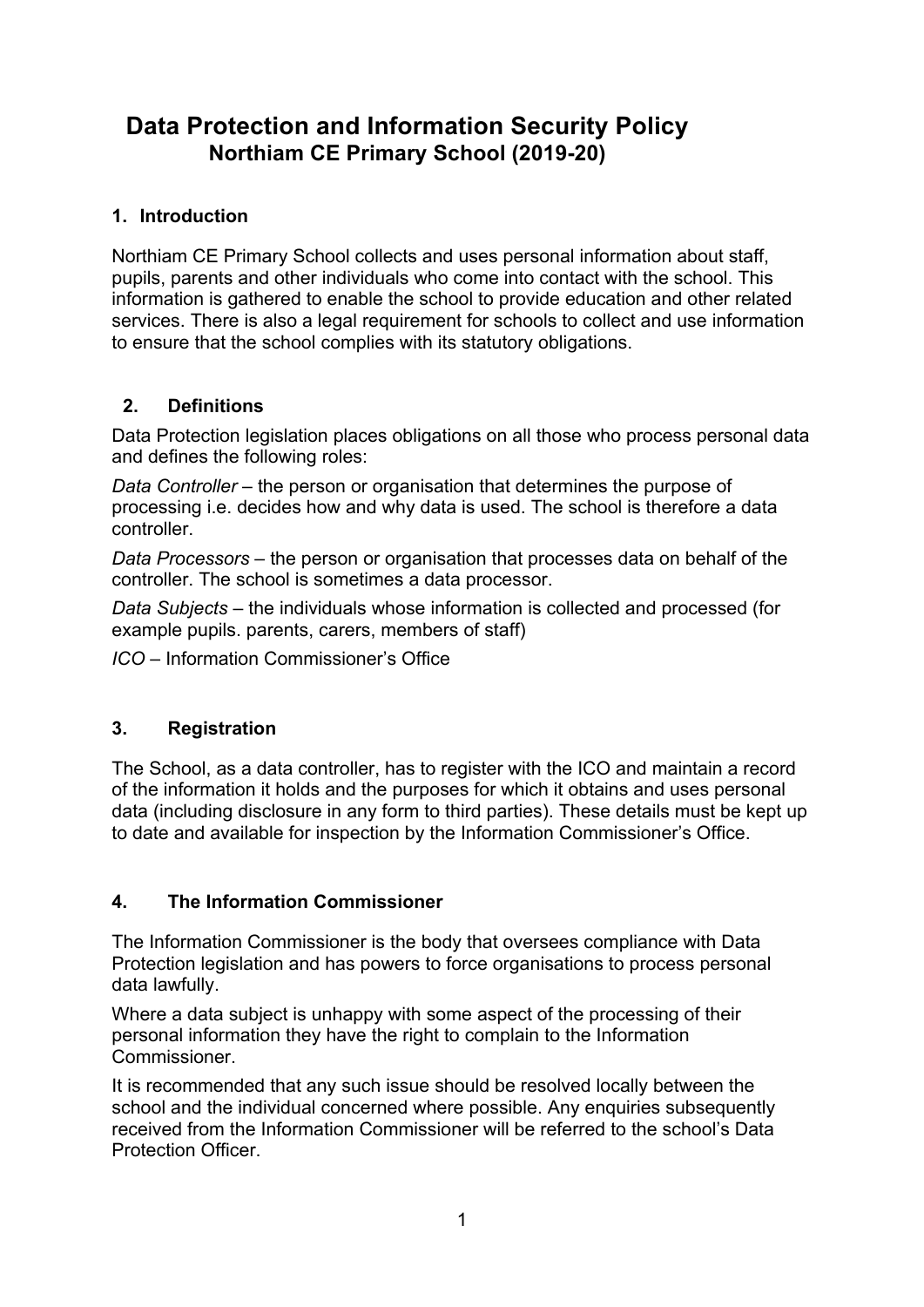## **5. Purpose**

This policy is intended to ensure that personal information is dealt with correctly and securely and in accordance with Data Protection and other related legislation. It applies to information held and processed by the school regardless of the way it is collected, used, recorded, stored and destroyed, and irrespective of whether it is held in paper files or electronically.

All staff involved with the collection, processing and disclosure of personal data will be aware of their duties and responsibilities and are required to comply with this policy.

# **6. Policy statement:**

Northiam CE Primary School is committed to ensuring that all information is collected, processed, maintained and disclosed in accordance with the principles that personal data will be:

- ! processed lawfully, fairly and in a transparent manner
- ! collected and used for specified, explicit and legitimate purposes and not further processed in an incompatible way ('*purpose limitation'*)
- ! adequate, relevant and limited to what is necessary for the purpose for processing ('*data minimisation'*)
- ! accurate and where required, rectified without delay ('*accuracy*')
- ! not be kept in an identifiable form for longer than necessary ('*storage limitation'*) i.e. in line with the school's retention schedule
- **EXEDED** information must be appropriately secured/protected against unauthorised or unlawful processing, accidental loss, destruction or damage using appropriate technical or organisational measures ('*integrity and confidentiality'*). This includes: – *using appropriate means of transmitting data*
	- *secure storage / disposal of personal information*

– *where processing is sub-contracted or outsourced (e.g. payroll, disposal of confidential waste paper) there must be suitable Data Protection clauses in the contract*

See the school's Information Security Policy for more information on securing personal data.

Personal information must also:

- be processed in accordance with the rights of data subjects e.g. right of access, right of erasure, rectification, restriction, portability and the right to object to certain processing (see section 12)
- ! not be transferred to countries outside the European Economic Area without adequate protection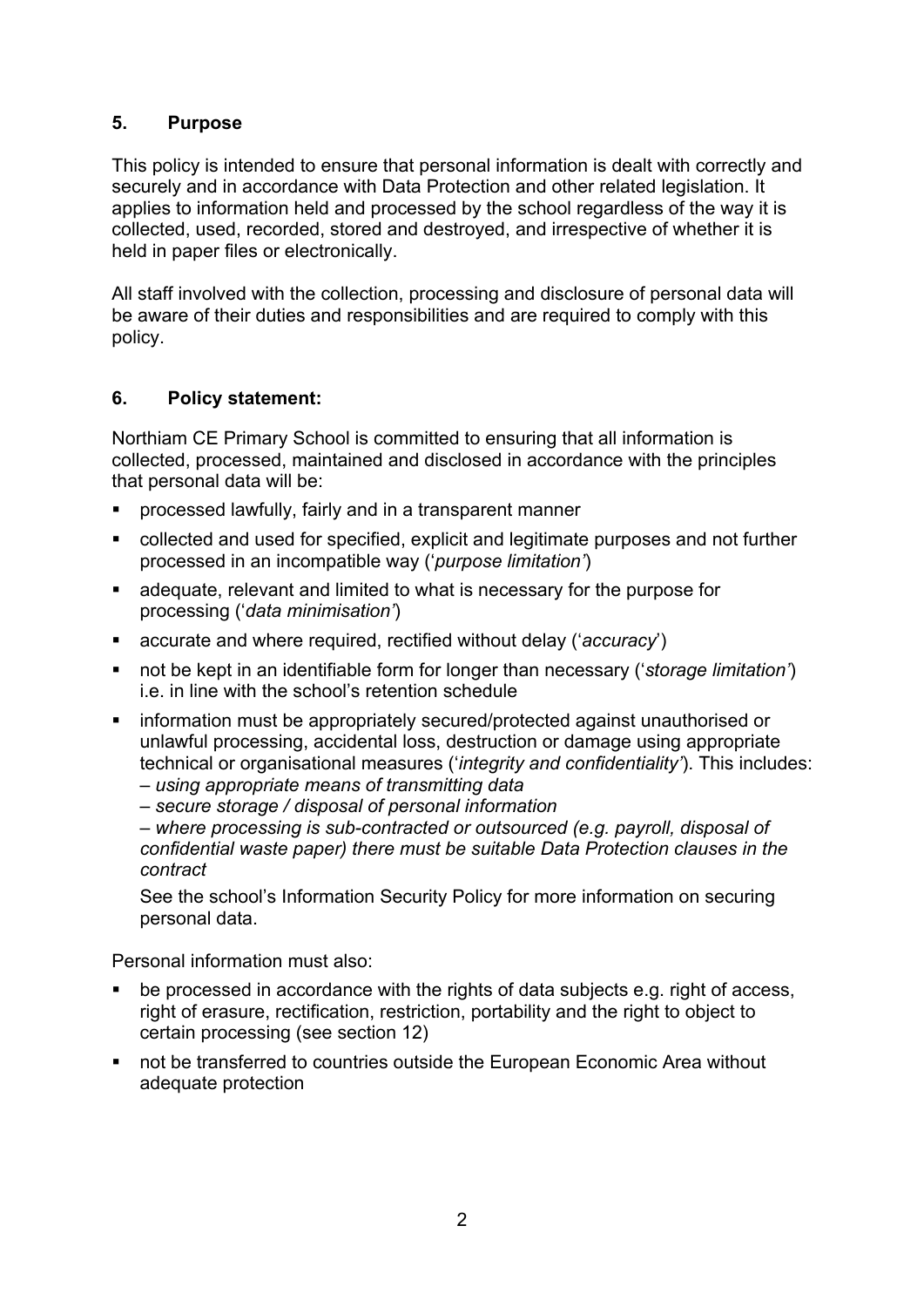# **7. General Statement**

Northiam CE Primary School is committed to maintaining the above principles at all times. Therefore, the school will:

- Inform individuals why the information is being collected
- Inform individuals when their information is shared, and why and with whom it was shared
- Check the quality and the accuracy of the information it holds
- Ensure that information is not retained for longer than is necessary
- Ensure that when obsolete information is destroyed that it is done so appropriately and securely
- Ensure that clear and robust safeguards are in place to protect personal information from loss, theft and unauthorised disclosure, irrespective of the format in which it is recorded
- Share information with others only when it is legally appropriate to do so
- Set out procedures to ensure compliance with the duty to respond to requests for access to personal information, known as Subject Access Requests
- Ensure our staff are aware of and understand our policies and procedures

### **8. Responsibilities**

All employees, Governors and any other individual handling personal information on behalf of the school have a responsibility to ensure that they comply with Data Protection legislation and the school's policies.

The school ensures that all staff who are involved in processing personal data complete the school's mandatory data protection training.

### **9. The legal basis**

The school must comply with all relevant UK and European Union legislation, including:

- Human Rights Act 1998
- Data Protection Legislation (Data Protection Act 1998, GDPR, Data Protection Act 2018)
- Freedom of Information Act 2000
- Common law duty of confidence
- Copyright, Designs and Patents Act 1988
- Computer Misuse Act 1990
- Health and Safety at Work Act 1974
- Privacy and Electronic Communications (EC Directive) Regulations 2003

### **Lawful Basis for Processing**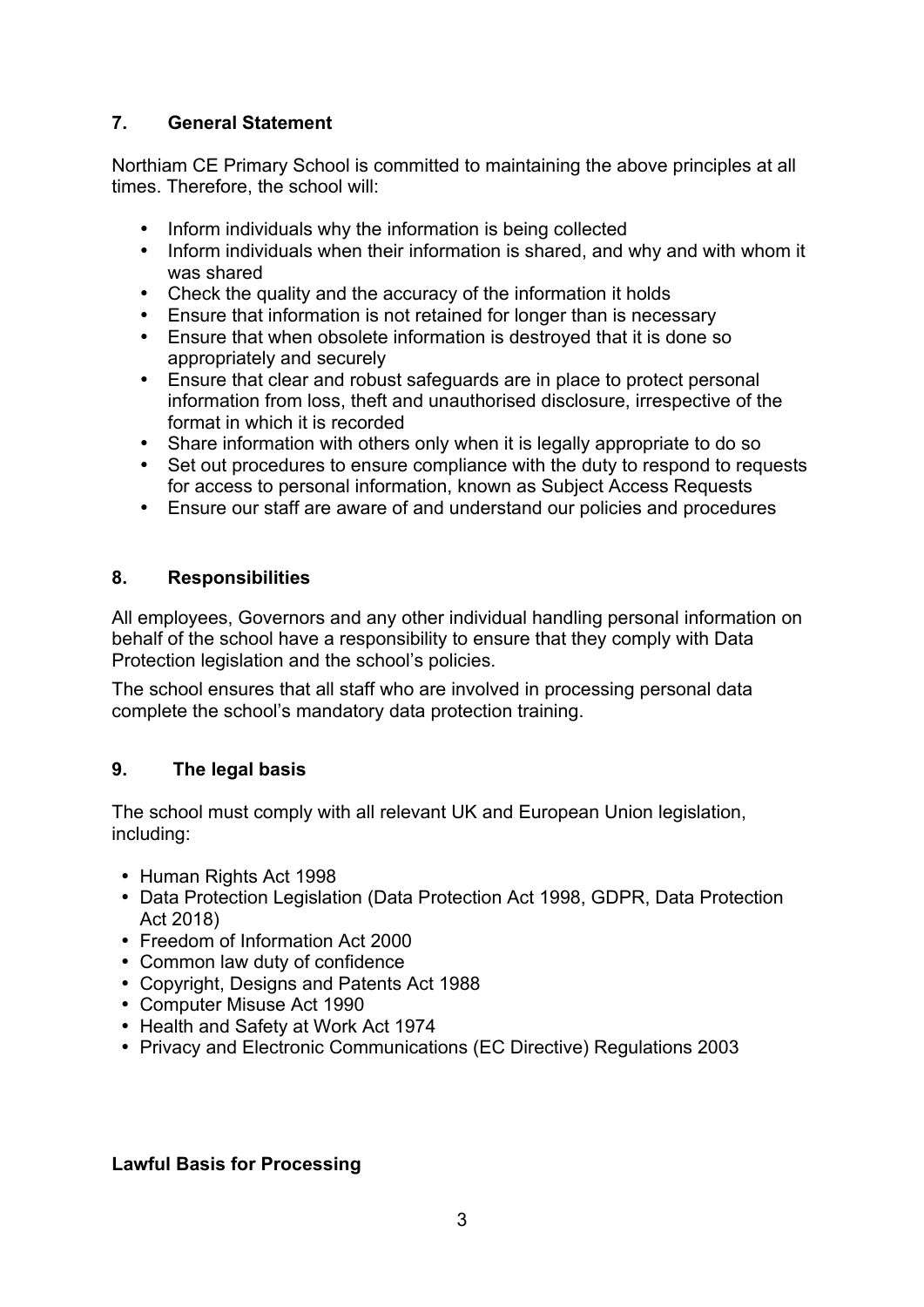We only collect and use pupils' personal data when the law allows us to. Most commonly, we process it where:

- We have to collect and process personal data to enable us to comply with a legal obligation.
- We need it because we are acting in the public interest or exercising our official authority.

We may also process pupils' personal data in situations where:

- We have obtained consent from you to use it in a certain way.
- We have a genuine and legitimate reason and we are not harming any of your rights and interests.

Where we have obtained consent to use pupils' personal data, this consent can be withdrawn at any time. We will make this clear when we ask for consent, and explain how consent can be withdrawn.

We do not process the data in any way that involves any automated decision making, including profiling.

Some of the information we collect about pupils, such as their ethnicity and medical information are "special categories" of more sensitive personal information. If we decide we need your explicit consent to process special category data we will contact you separately about this. We may also need to process special category data on the basis of substantial public interest.

### **10. Information and data definitions**

Information is the product of a collection of data and expressed views and opinions based upon it. It can be held and used in many forms including, but not limited to, electronic records, hard copy (paper, fiche) phone calls and conversations. For the purpose of this policy information and data can be regarded as being the same.

This policy relates primarily to any personal data i.e. data relating to individuals or personally identifiable data.

- ! **Personally, Identifiable data** is any data relating to an individual ('data subject) who can be identified directly or indirectly by an identifier such as name, ID number, unique pupil number, location data (e.g. address), online identifier (e.g. IP address) or one or more factors specific to the physical, physiological, genetic, mental, economic, cultural or social identity of the individual.
- ! **Special Category Data** is sensitive personal data (which requires extra protection) and includes any information that may identify an individual's: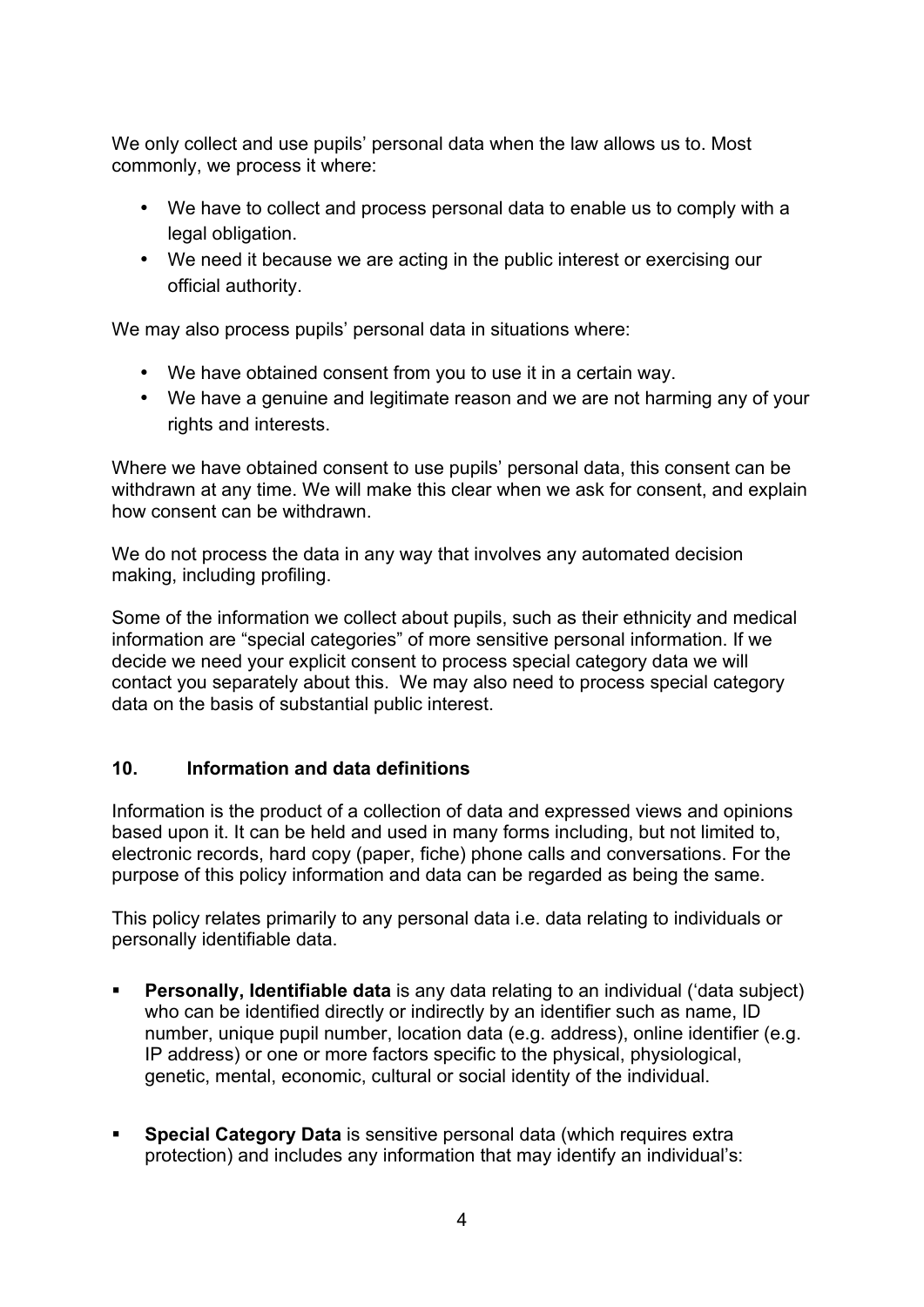- o racial or ethnic origin,
- o political opinions,
- o religious or philosophical beliefs,
- $\circ$  trade union membership,
- o health,
- o sex life/orientation
- o genetic/biometric identifier

Information that is **confidential** but doesn't relate to an individual or individuals includes the following:

- School business or corporate records containing organisationally or publicly sensitive information
- Any commercially sensitive information such as information relating to commercial proposals or current negotiations
- Politically sensitive information
- Information relating to security, investigations and proceedings
- Any information which, if released, could cause problems or damage to individuals, the public, the school or another organisation. This could be personal, financial, reputation or legal damage.

### **11. Data Protection by Design**

Whenever a new policy, procedure, system or database involving personal data is proposed a Privacy Impact Assessment will be completed. This will be used to identify and reduce any risks to privacy and potential risks of harm to individuals through the misuse of their personal information.

#### **12. Data Subject Rights**

Any person wishing to exercise their rights under data protection legislation can do so by emailing or writing to the school office.

Requests will be processed within 1 month of receipt of the request unless the request is complex (or if multiple requests are received from the same person)

Examples of when a request may be considered complex:

- it involves retrieval and appraisal of information from multiple sources
- it involves the retrieval of large volumes of information for one data subject which are difficult to separate from information relating to other data subjects
- it is one in a series of requests from the same individual<br>• it involves the release of third party data for which conse
- it involves the release of third party data for which consent has been refused or cannot be obtained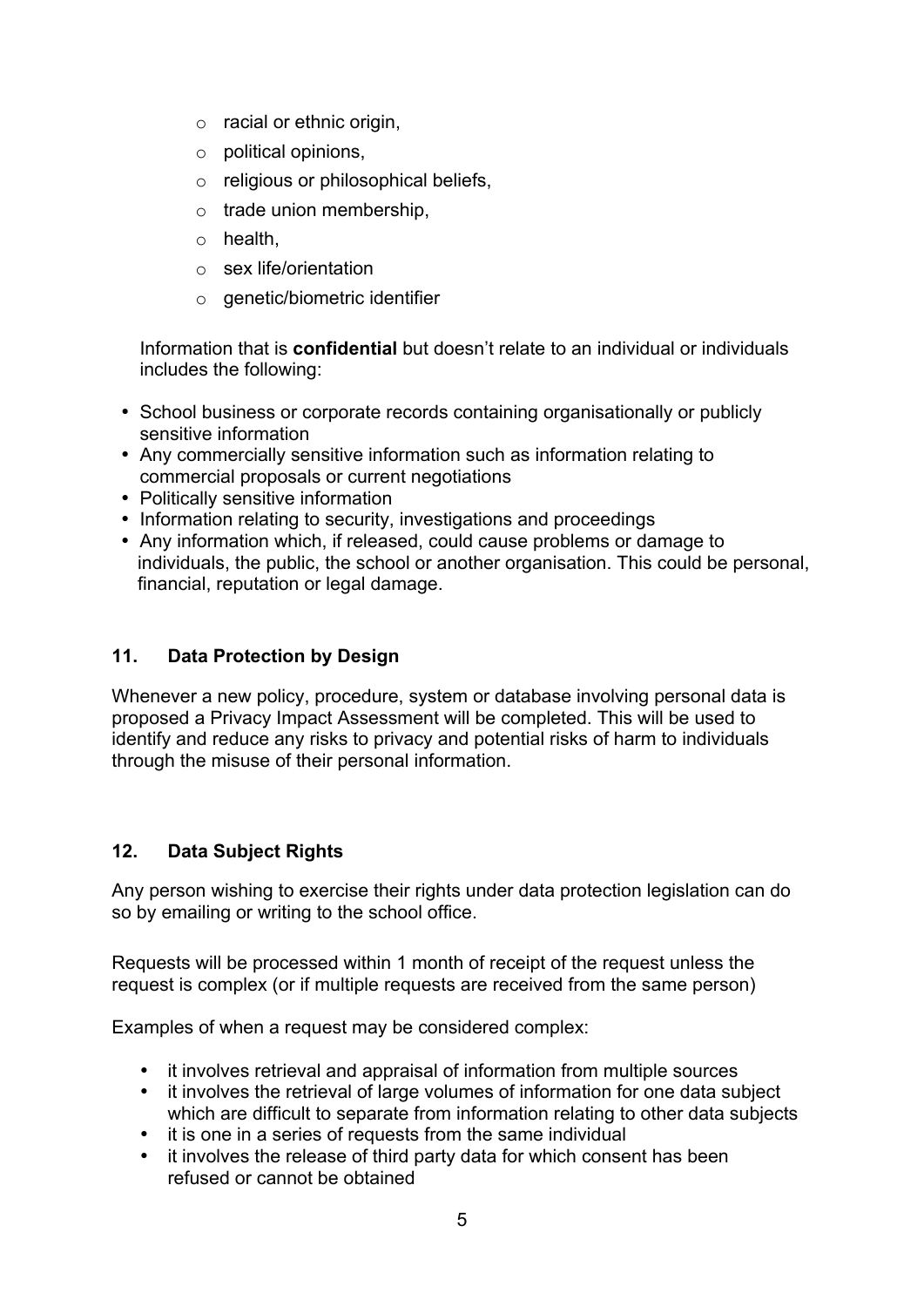In these cases, a 3-month deadline for responding to the request will apply. For complex requests likely to take over 1 month, the applicant will be notified of this within the initial 1-month period.

### *Right of Access*

Under data protection legislation every individual has the right of access to information relating to them. This right is called Subject Access. Any person wishing to make a Subject Access request can do so by following the instructions above. Personal information will never be disclosed verbally in response to a request.

Written consent will always be required from any person nominating a third party to request information on their behalf. Parents may make requests on behalf of their children but if the child is 13 years or older, the child must also provide written consent for the parent to make the application on their behalf.

A nominated person may make an application on behalf of anyone lacking mental capacity who would otherwise have the right to request access to their records. In these circumstances, the person making the application must have proof of a valid Lasting Power of Attorney or an Enduring Power of Attorney or proof of Courtappointed Deputyship.

No information relating to any other person (other than the individual requesting the information) will be disclosed as part of a subject access disclosure.

Any information that may prejudice the prevention and detection of crime may be exempted from disclosure. There are also a number of other exemptions which may be applied, and these will be explained on an individual basis.

#### *Right of erasure*

This right allows individuals to request that their personal data is deleted where there is no justification for its continued use. It only applies, however, when:

- 1. The data is no longer necessary for the reason(s) for which it was originally collected
- 2. The data subject provided consent for the school to process their data but has subsequently withdrawn this consent
- 3. That data subject has objected to the school processing their data and there are no overriding grounds for continuing to process it
- 4. The data was processed in breach of the GDPR i.e. it was unlawfully processed
- 5. There is a legal requirement to erase the data
- 6. The data was collected with parental consent when the data subject was a child and they no longer wish for their data to be held

The school will also decline a request for erasure: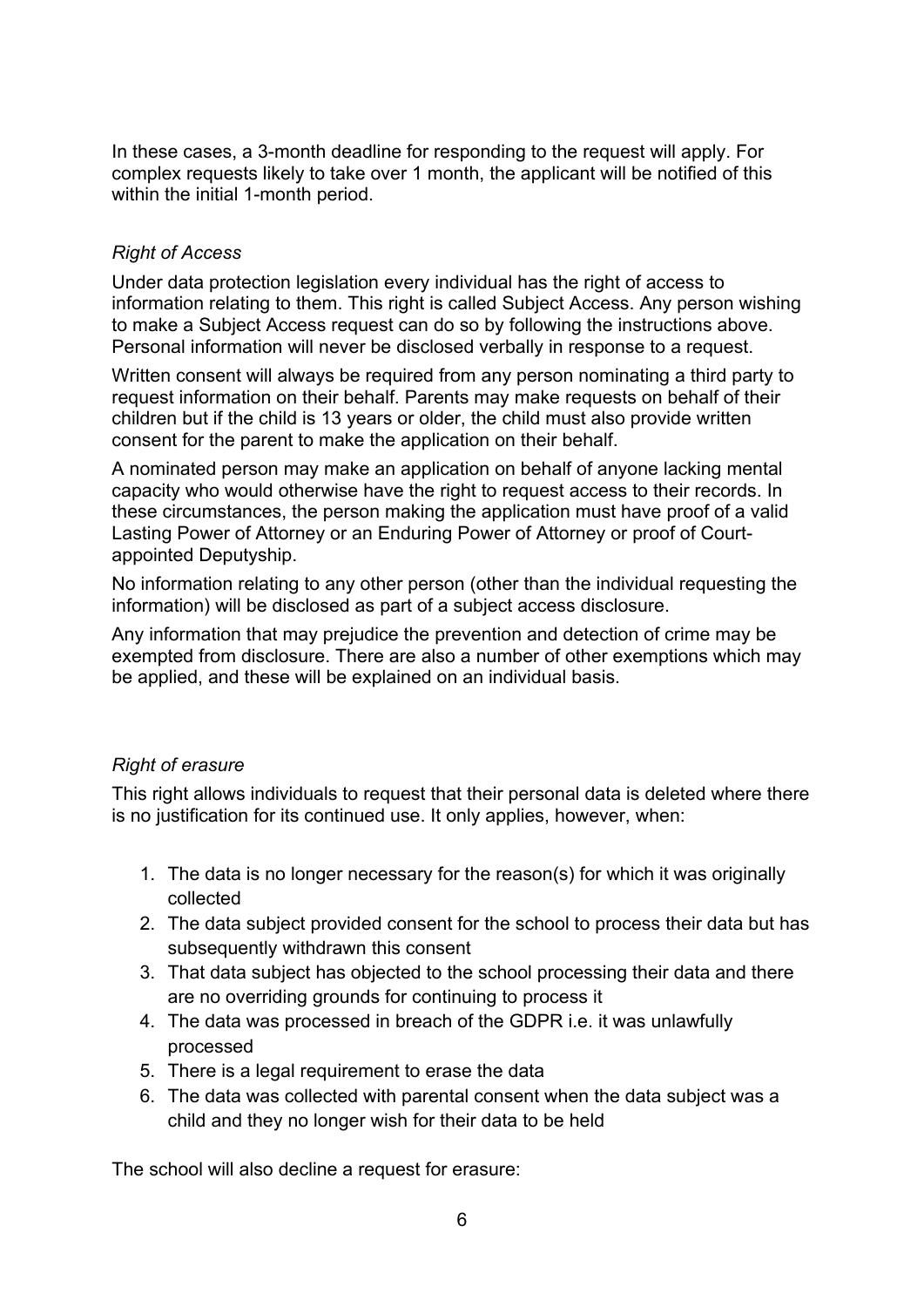- 1. When we have a legal obligation, or it is part of our official authority to process the data
- 2. For public health reasons
- 3. For certain archiving activities
- 4. When we need the data in connection with a legal claim.

### *Right to rectification*

If data subjects believe that any of the personal data, the school holds about them is inaccurate or incomplete they are entitled to ask for it to be rectified. This will be looked at in the context of why the school is processing the information any necessary steps will be taken to supplement the information held in order to make it complete.

# *Right to restriction*

In certain circumstances data subjects have a right to request that we temporarily restrict processing and access to their data. This will apply:

- 1. Whilst establishing accuracy of data, if a data subject has contested this
- 2. Whilst we follow up any objection raised by a data subject to the school processing their data.
- 3. When data has been processed unlawfully but the data subject does not want us to erase it and have asked, instead, for us to restrict processing of the data.
- 4. When we no longer need the data, but the data subject has advised us that they need it in connection with a legal claim.

The right to restrict data doesn't apply if:

- 1. The processing is necessary for the school in connection with a legal claim
- 2. It is necessary for the protection of another person
- 3. There are substantial public interest reasons for continuing to process the data

### *Right to portability*

Data subjects have a right to request that their data be transferred electronically to another organisation.

This only applies when:

1. The data subject themselves supplied the information and provided consent for the processing; or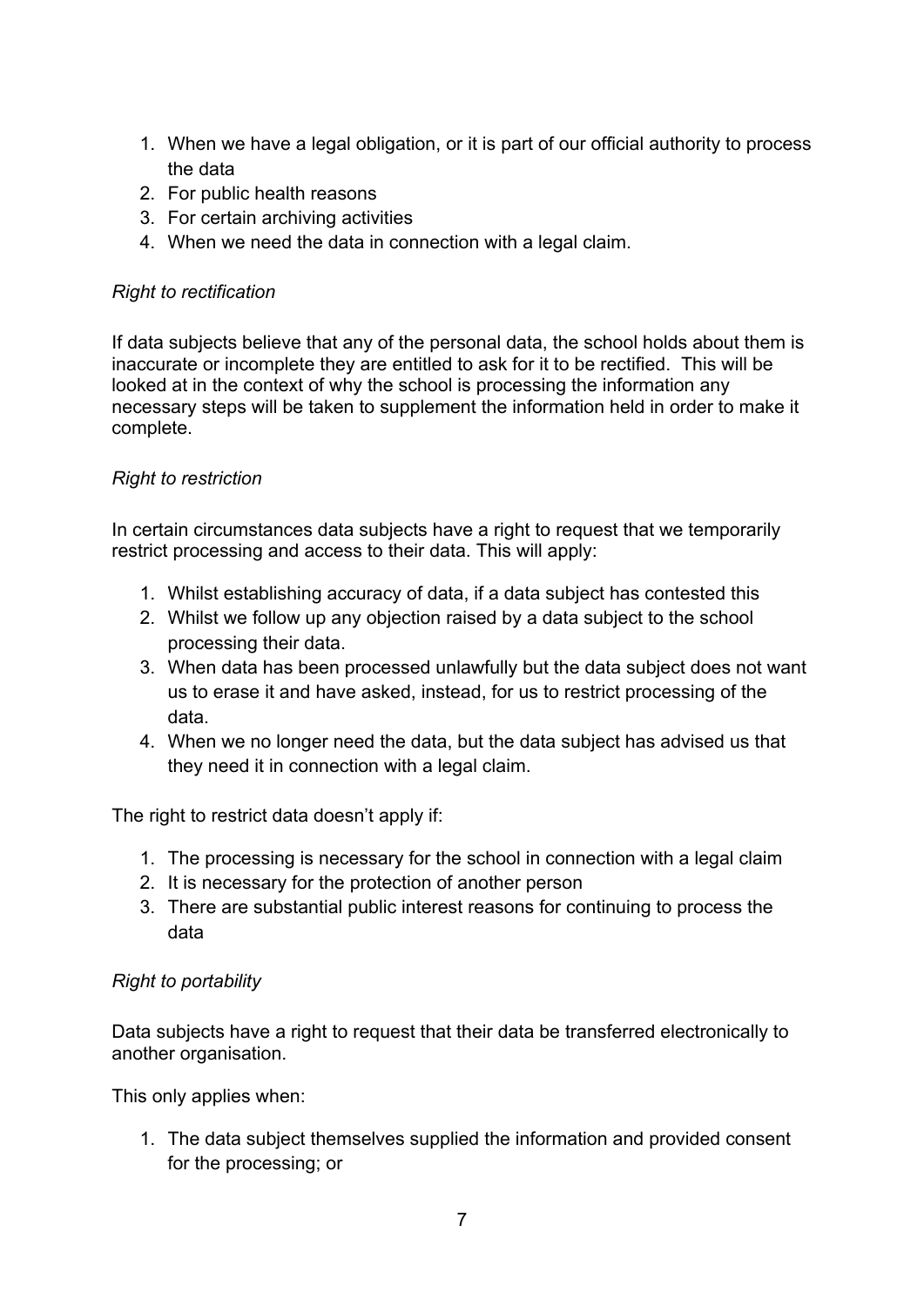- 2. The data is being processed as part of a contract to which the data subject is party; and
- 3. The data is held electronically (not in paper files)

# *Right to object*

Data subjects have the right to object to their information being processed in the following circumstances:

- If the school has decided that processing is necessary, either to a) perform a task carried out in the public interest or b) as part of the school's official authority or legitimate interest and the data subject feels this is not applicable. Information about why the school is processing information (the legal justification) can be found in the school's privacy notice.
- If the school retains information in defence or potential defence of a legal claim but the data subject believes there are insufficient grounds to do so.

Data subjects also have a right to object to their data being used for direct marketing purposes at any time and the school will cease processing for this purpose if an objection is raised.

If the school uses IT systems to make automatic decisions based on personal data individuals have a right to object and:

- request human intervention in the decision making
- be able to express their point of view
- obtain an explanation of how a decision has been reached
- challenge the decision

This right does not exist if the automated decision making:

- is necessary to fulfil a contract to which they are party
- is authorised by law
- the data subject has consented to the processing

Individuals also have the right to object to data being used for research purposes unless the research is being undertaken in the wider public interest which outweighs a data subject's right to privacy.

### *Right to be Informed*

The school issues a privacy notice which explains what information the school is processing, the legal basis for this, the purpose of processing, who the information is shared with and other information required by data protection legislation. The current privacy notice is available on the school's website.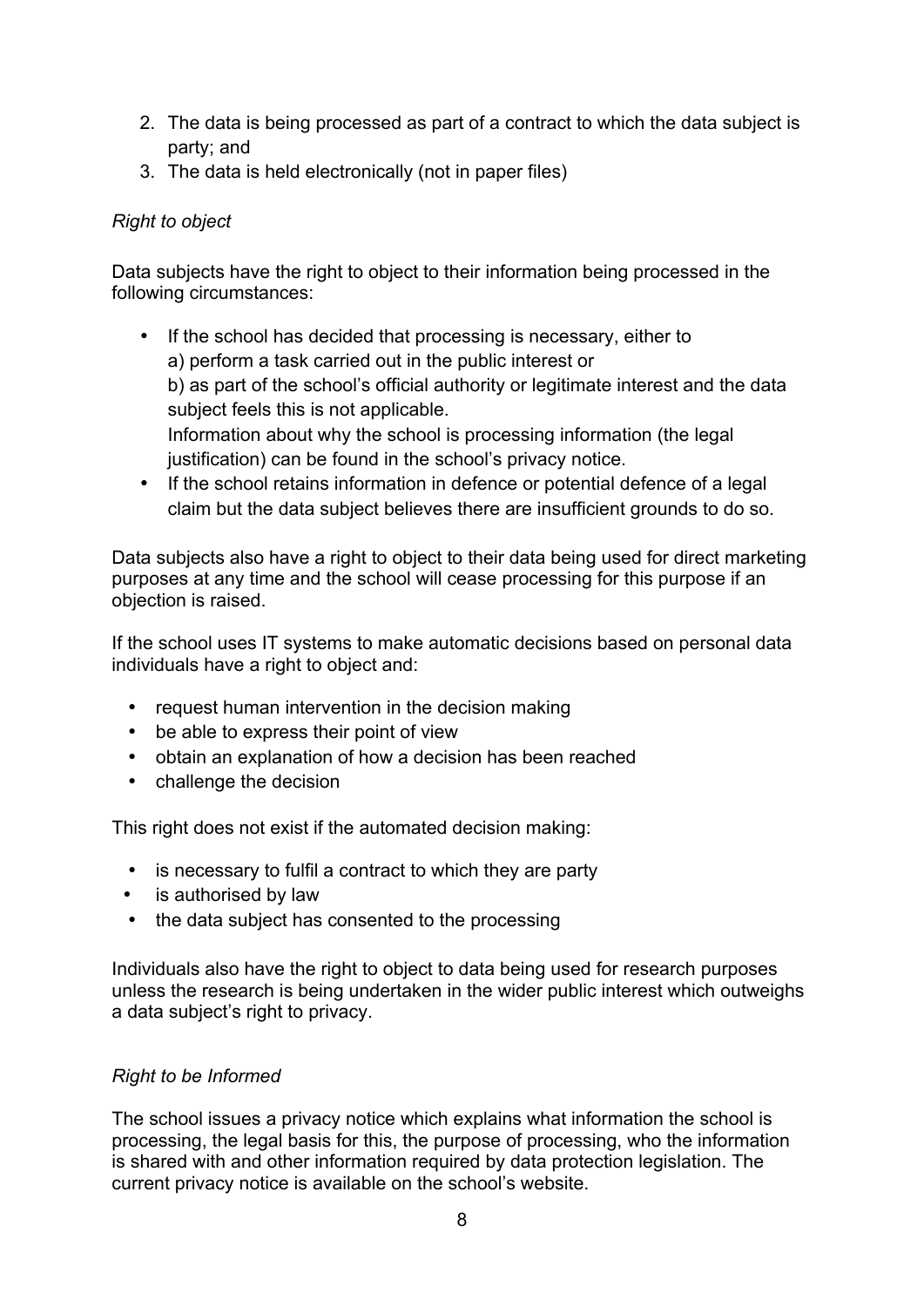### **13. Breaches of Data Protection**

The school has a data breach management process which all staff are aware of and have received appropriate training to help them recognise and react appropriately to data breaches. All breaches or suspected breaches of Data Protection legislation will be reported to the school's Data Protection Officer who will ensure the process is adhered to and ensure breaches are reported to the ICO where necessary.

### **14. Information security**

The school's Information Security Policy covers the creation, acquisition, retention, transit, use, and disposal of all forms of information.

It applies to all employees and School Governors; it also applies to volunteers, work experience candidates, and all staff of service delivery partners and other organisations who handle information for which the school is responsible. It will form the basis of contractual responsibilities in contracts with Data Processors where reference is made to the school's Data Protection and Information Security Policy.

It is the policy of the School that:

- we will protect information from a loss of:
	- o confidentiality (ensuring that information is accessible only to authorised individuals)
	- o integrity (safeguarding the accuracy and completeness of information)
	- o availability (ensuring that authorised users have access to relevant information when required)
	- $\circ$  relevance (only keeping what we need for as long as it is needed)
- we will meet all regulatory and legislative information management requirements
- we will maintain business continuity plans
- we will deliver appropriate information security training to all staff
- we will make available appropriate and secure tools to all staff
- we will report and follow-up all breaches of information security, actual or suspected

Guidance and procedures will be maintained to support this policy. These will include procedural standards for individuals with access to information.

System operating procedures will be developed and maintained to ensure compliance with this policy.

Information systems are checked regularly for technical compliance with relevant security implementation standards.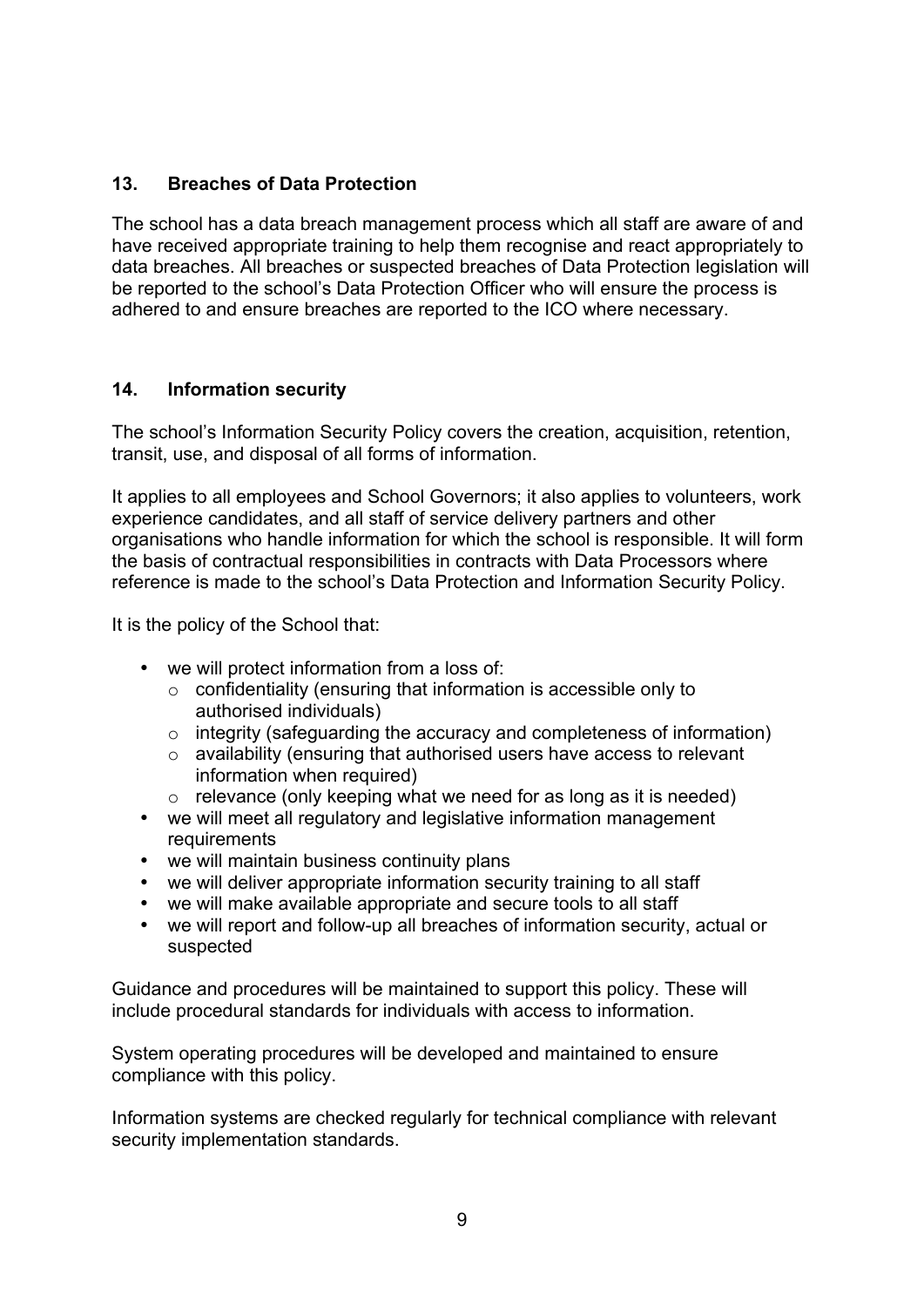Operational systems are subjected to technical examination to ensure that hardware and software controls have been correctly implemented.

### **15. Management of Information**

The School will manage information in accordance with the principles and procedures within this policy and other relevant policies and standards. The following principles apply to how we handle information in the school:

- All identifiable personal information is treated as confidential and will be handled in accordance with the relevant legal and regulatory protocols.
- All identifiable information relating to staff is confidential except where national policy on accountability and openness requires otherwise.
- Procedures will be maintained to ensure compliance with Data Protection legislation, The Human Rights Act 1998, the common law duty of confidentiality, the Freedom of Information Act 2000 and any other relevant legislation or statutory obligation.
- Information is recorded, used and stored to protect integrity so that it remains accurate and relevant at all times.

### **16. School records**

We will create and maintain adequate pupil, staff and other records to meet the school's business needs and to account fully and transparently for all actions and decisions. Such records can be used to provide credible and authoritative evidence where required; protect legal and other rights of the school, its staff and those who have dealings with the school; facilitate audit; and fulfil the school's legal and statutory obligations.

Records will be managed and controlled effectively to fulfil legal, operational and information needs and obligations in the most cost-effective manner, in line with the school's Retention of Records policy.

### **17. Contacts.**

#### **Data Protection Officer**

| ıestier<br>. |  |
|--------------|--|
|              |  |

### **Office of the Information Commissioner**

The Information Commissioners Wycliffe House